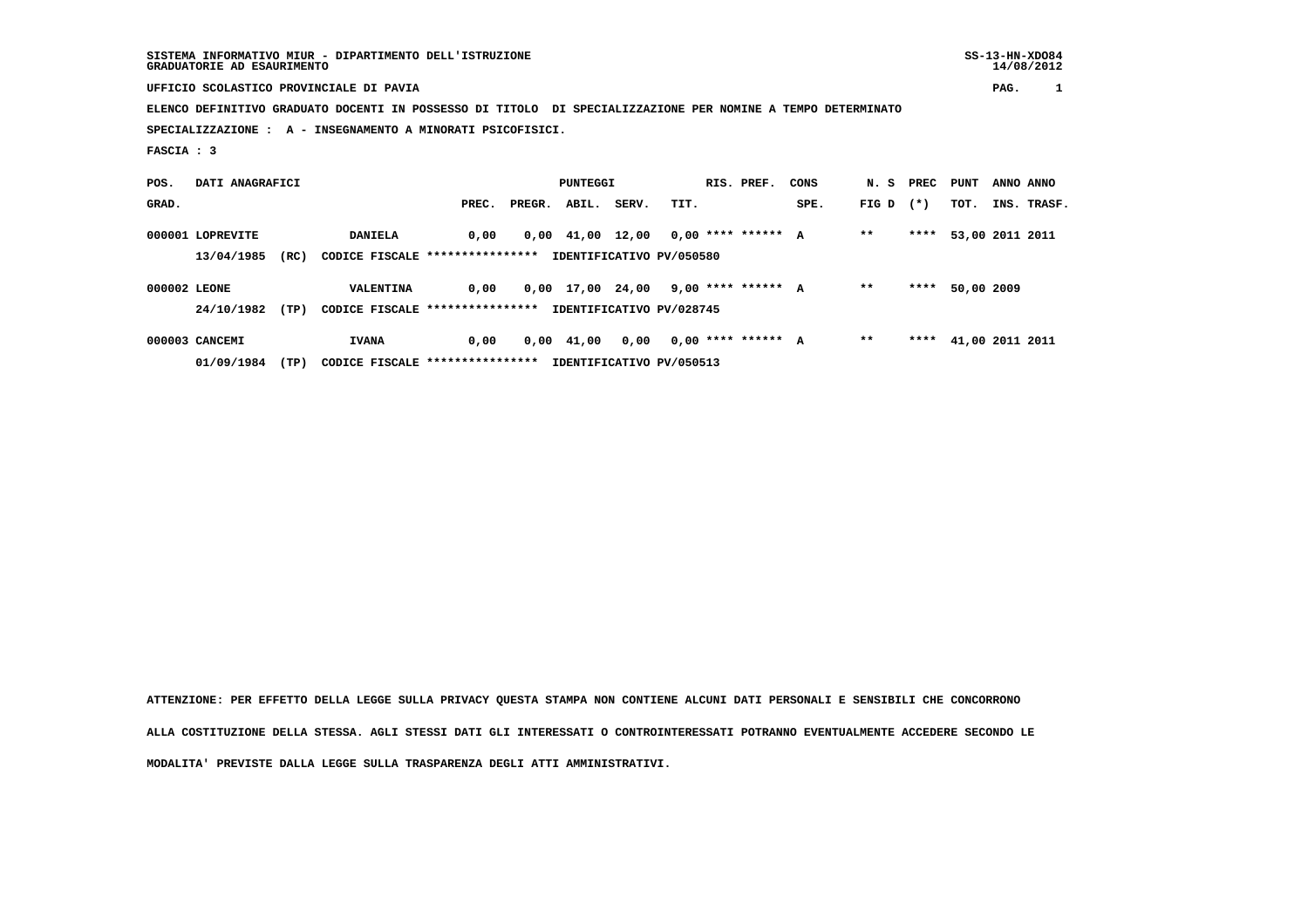**UFFICIO SCOLASTICO PROVINCIALE DI PAVIA PAG. 2**

 **ELENCO DEFINITIVO GRADUATO DOCENTI IN POSSESSO DI TITOLO DI SPECIALIZZAZIONE PER NOMINE A TEMPO DETERMINATO**

 **SPECIALIZZAZIONE : A - INSEGNAMENTO A MINORATI PSICOFISICI.**

 **FASCIA : 3**

| POS.        | DATI ANAGRAFICI    |      |                                                          |      |                          | <b>PUNTEGGI</b> |                                      | RIS. PREF. | CONS |             | N. S PREC PUNT |                 | ANNO ANNO            |  |
|-------------|--------------------|------|----------------------------------------------------------|------|--------------------------|-----------------|--------------------------------------|------------|------|-------------|----------------|-----------------|----------------------|--|
| GRAD.       |                    |      |                                                          |      | PREC. PREGR. ABIL. SERV. |                 | TIT.                                 |            | SPE. | FIG D $(*)$ |                | TOT.            | INS. TRASF.          |  |
| 000004 ROSA |                    |      | <b>ANNA MARIA</b>                                        | 0,00 |                          |                 | 16,00 41,00 12,00 3,00 **** ****** B |            |      | $* *$       |                | **** 72,00 2009 |                      |  |
|             | 06/04/1981         | (CT) | CODICE FISCALE **************** IDENTIFICATIVO PV/048168 |      |                          |                 |                                      |            |      |             |                |                 |                      |  |
|             | 000005 DE ROSE     |      | <b>MARIA ROSARIA</b>                                     | 0,00 |                          |                 | 0,00 42,00 24,00 0,00 **** ****** B  |            |      | $* *$       |                |                 | **** 66,00 2011 2011 |  |
|             | 21/07/1986 (CS)    |      | CODICE FISCALE **************** IDENTIFICATIVO PV/050413 |      |                          |                 |                                      |            |      |             |                |                 |                      |  |
|             | 000006 BARTOLOMEO  |      | <b>FRANCESCA</b>                                         | 0,00 |                          |                 | 0,00 41,00 24,00 0,00 **** ****** B  |            |      | $***$       |                | **** 65,00 2007 |                      |  |
|             | 14/07/1979 (CS)    |      | CODICE FISCALE **************** IDENTIFICATIVO PV/028403 |      |                          |                 |                                      |            |      |             |                |                 |                      |  |
|             | 000007 PURRAZZELLA |      | <b>CATERINA</b>                                          | 0,00 |                          |                 | $0,00$ 42,00 0,00 3,00 **** ****** B |            |      | $***$       |                |                 | **** 45,00 2011 2011 |  |
|             | 21/11/1981         | (PA) | CODICE FISCALE **************** IDENTIFICATIVO PV/050614 |      |                          |                 |                                      |            |      |             |                |                 |                      |  |
|             | 000008 PALUMBO     |      | <b>MARCO</b>                                             | 0,00 |                          |                 | $0,00$ 17,00 0,00 3,00 **** ****** B |            |      | $***$       |                |                 | **** 20,00 2011 2011 |  |
|             | 23/05/1975         | (NA) | CODICE FISCALE **************** IDENTIFICATIVO PV/050463 |      |                          |                 |                                      |            |      |             |                |                 |                      |  |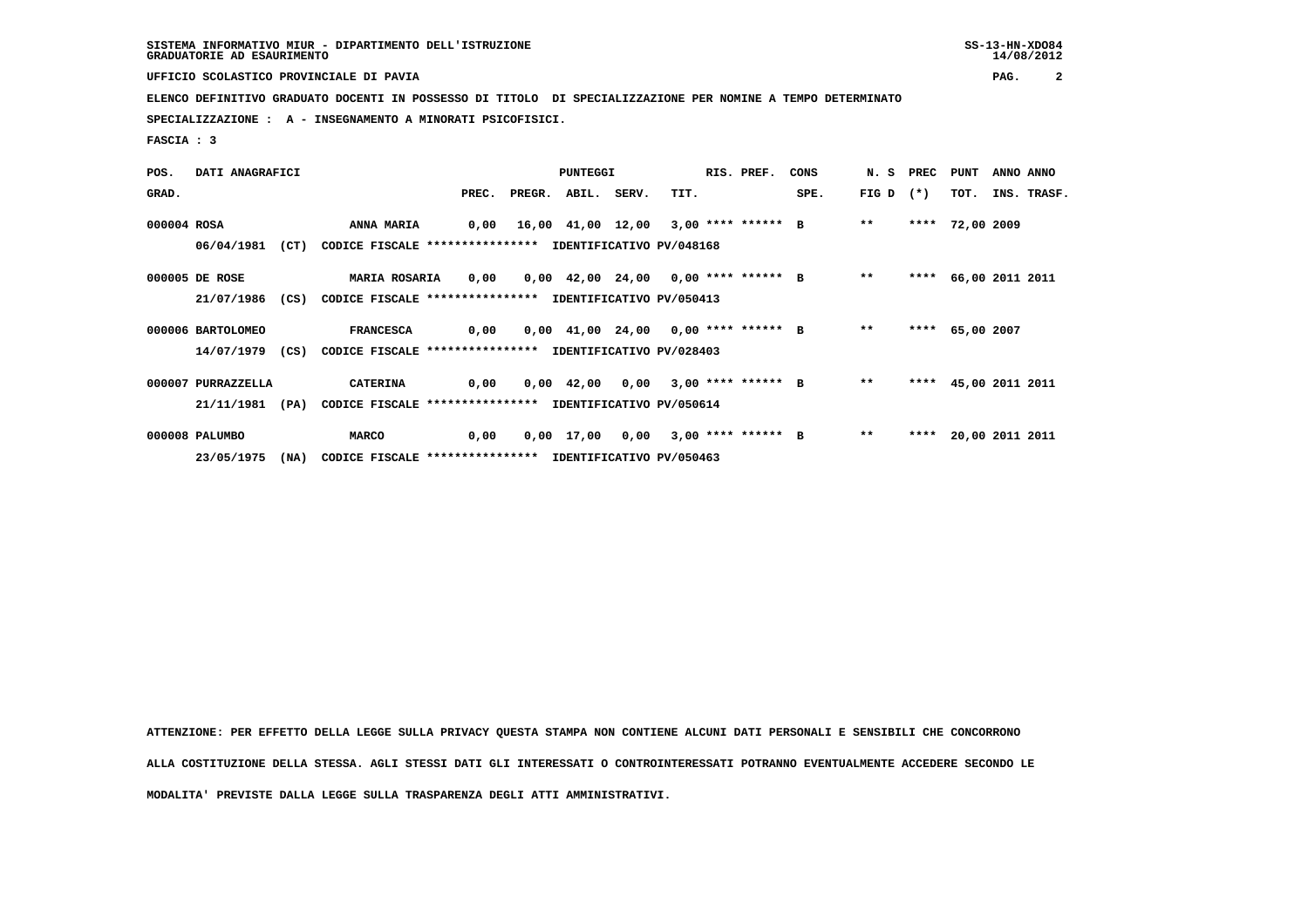| SISTEMA INFORMATIVO MIUR - DIPARTIMENTO DELL'ISTRUZIONE<br>GRADUATORIE AD ESAURIMENTO                       |                   |       |        |          |       |      |  |                          |      |       |       |            |           | $SS-13-HN-XDO84$<br>14/08/2012 |
|-------------------------------------------------------------------------------------------------------------|-------------------|-------|--------|----------|-------|------|--|--------------------------|------|-------|-------|------------|-----------|--------------------------------|
| UFFICIO SCOLASTICO PROVINCIALE DI PAVIA                                                                     |                   |       |        |          |       |      |  |                          |      |       |       |            | PAG.      |                                |
| ELENCO DEFINITIVO GRADUATO DOCENTI IN POSSESSO DI TITOLO DI SPECIALIZZAZIONE PER NOMINE A TEMPO DETERMINATO |                   |       |        |          |       |      |  |                          |      |       |       |            |           |                                |
| SPECIALIZZAZIONE : A - INSEGNAMENTO A MINORATI PSICOFISICI.                                                 |                   |       |        |          |       |      |  |                          |      |       |       |            |           |                                |
| FASCIA : 3                                                                                                  |                   |       |        |          |       |      |  |                          |      |       |       |            |           |                                |
| DATI ANAGRAFICI<br>POS.                                                                                     |                   |       |        | PUNTEGGI |       |      |  | RIS. PREF.               | CONS | N.S   | PREC  | PUNT       | ANNO ANNO |                                |
| GRAD.                                                                                                       |                   | PREC. | PREGR. | ABIL.    | SERV. | TIT. |  |                          | SPE. | FIG D | $(*)$ | TOT.       | INS.      | TRASF.                         |
| AURIA וD'AURIA                                                                                              | <b>LIBERATINA</b> | 0,00  | 0,00   | 6,00     |       |      |  | $0,00$ 12,00 **** ****** | R    | $***$ | ****  | 18,00 2009 |           |                                |

 **S 22/11/1978 (NA) CODICE FISCALE \*\*\*\*\*\*\*\*\*\*\*\*\*\*\*\* IDENTIFICATIVO PV/048184**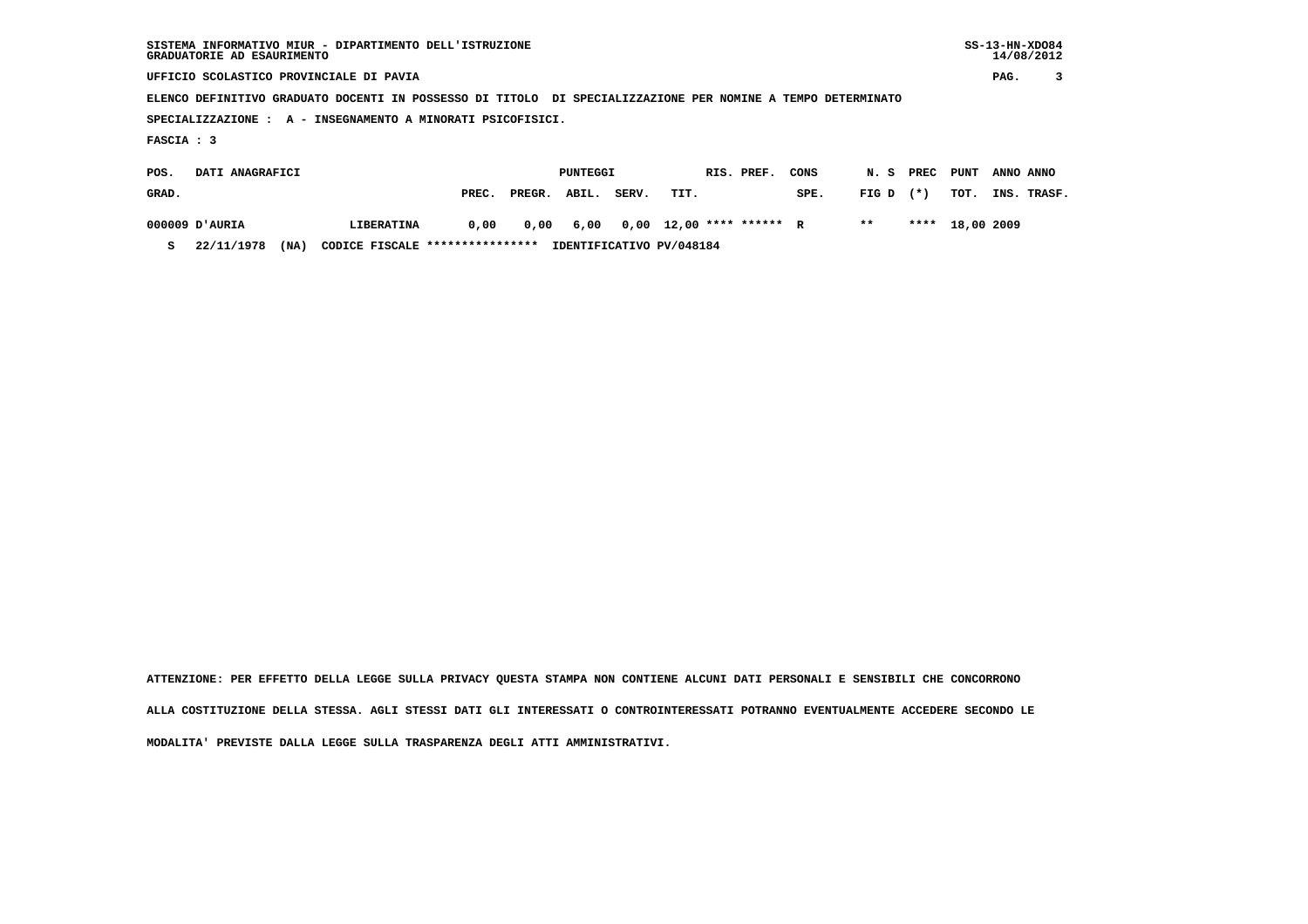| SISTEMA INFORMATIVO MIUR - DIPARTIMENTO DELL'ISTRUZIONE | $SS-13-HN-XDO84$ |
|---------------------------------------------------------|------------------|
| GRADUATORIE AD ESAURIMENTO                              | 14/08/2012       |

 **UFFICIO SCOLASTICO PROVINCIALE DI PAVIA PAG. 4**

 **ELENCO DEFINITIVO GRADUATO DOCENTI IN POSSESSO DI TITOLO DI SPECIALIZZAZIONE PER NOMINE A TEMPO DETERMINATO**

 **SPECIALIZZAZIONE : B - INSEGNAMENTO A MINORATI DELLA VISTA.**

 **FASCIA : 3**

| POS.         | DATI ANAGRAFICI  |      |                                  |       | PUNTEGGI         |       |                          | RIS. PREF. | CONS |       | N. S PREC PUNT |                 | ANNO ANNO |             |
|--------------|------------------|------|----------------------------------|-------|------------------|-------|--------------------------|------------|------|-------|----------------|-----------------|-----------|-------------|
| GRAD.        |                  |      |                                  | PREC. | PREGR. ABIL.     | SERV. | TIT.                     |            | SPE. | FIG D | $(*)$          | TOT.            |           | INS. TRASF. |
|              | 000001 LOPREVITE |      | <b>DANIELA</b>                   | 0.00  | 0,00 41,00 12,00 |       | $0.00$ **** ****** A     |            |      | $* *$ | ****           | 53,00 2011 2011 |           |             |
|              | 13/04/1985       | (RC) | CODICE FISCALE ****************  |       |                  |       | IDENTIFICATIVO PV/050580 |            |      |       |                |                 |           |             |
| 000002 LEONE |                  |      | <b>VALENTINA</b>                 | 0.00  | 0,00 17,00 24,00 |       | 9,00 **** ****** A       |            |      | $* *$ | ****           | 50,00 2009      |           |             |
|              | 24/10/1982       | (TP) | CODICE FISCALE ****************  |       |                  |       | IDENTIFICATIVO PV/028745 |            |      |       |                |                 |           |             |
|              | 000003 CANCEMI   |      | <b>IVANA</b>                     | 0.00  | 0,00 41,00       | 0,00  | $0.00$ **** ****** A     |            |      | $* *$ | ****           | 41,00 2011 2011 |           |             |
|              | 01/09/1984       | (TP) | CODICE FISCALE ***************** |       |                  |       | IDENTIFICATIVO PV/050513 |            |      |       |                |                 |           |             |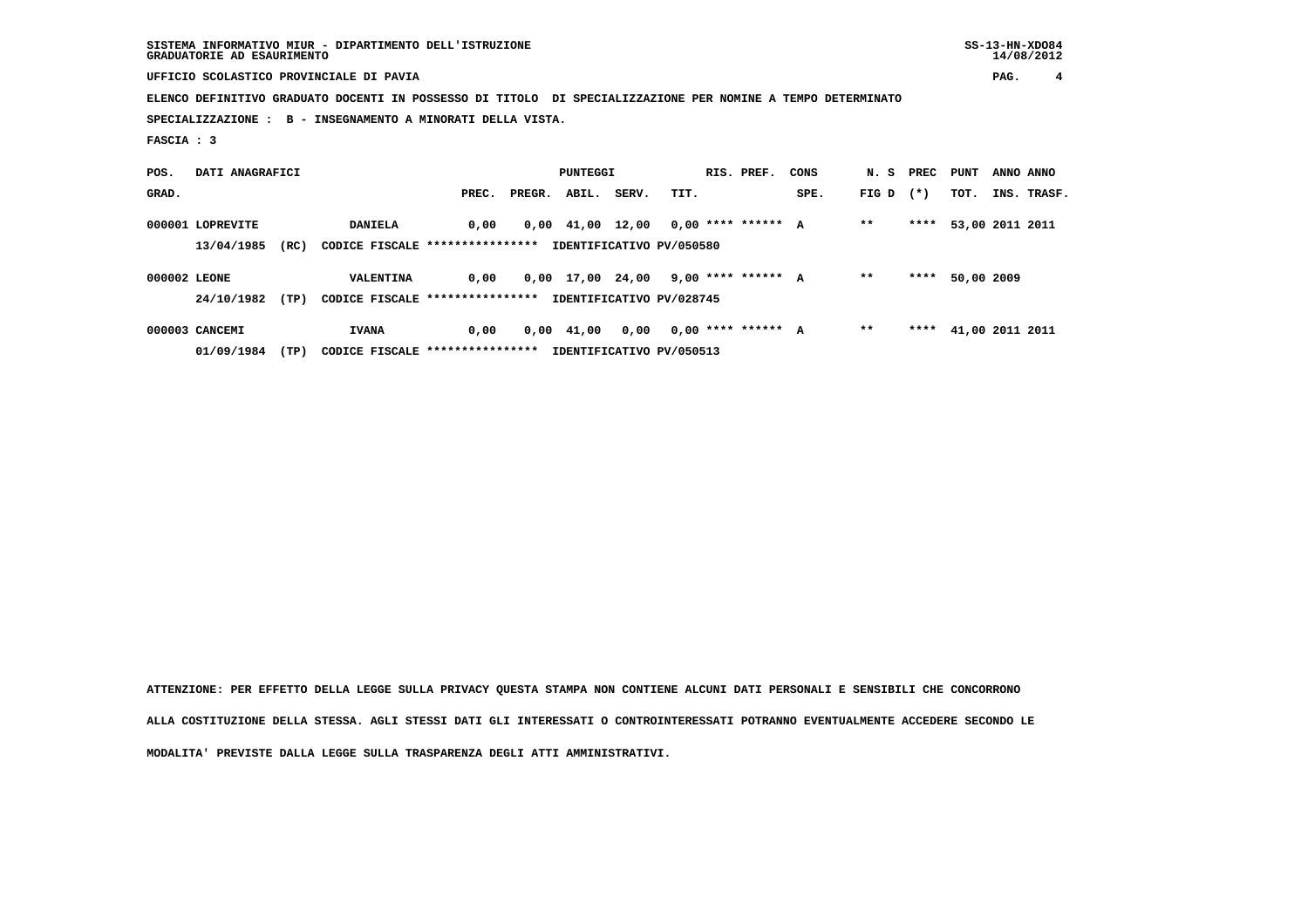**UFFICIO SCOLASTICO PROVINCIALE DI PAVIA PAG. 5**

 **ELENCO DEFINITIVO GRADUATO DOCENTI IN POSSESSO DI TITOLO DI SPECIALIZZAZIONE PER NOMINE A TEMPO DETERMINATO**

 **SPECIALIZZAZIONE : B - INSEGNAMENTO A MINORATI DELLA VISTA.**

 **FASCIA : 3**

| POS.        | DATI ANAGRAFICI    |      |                                                          |       |              | PUNTEGGI |       |                                      | RIS. PREF. | CONS |             | N. S PREC PUNT |                      | ANNO ANNO |             |
|-------------|--------------------|------|----------------------------------------------------------|-------|--------------|----------|-------|--------------------------------------|------------|------|-------------|----------------|----------------------|-----------|-------------|
| GRAD.       |                    |      |                                                          | PREC. | PREGR. ABIL. |          | SERV. | TIT.                                 |            | SPE. | FIG D $(*)$ |                | тот.                 |           | INS. TRASF. |
| 000004 ROSA |                    |      | <b>ANNA MARIA</b>                                        | 0,00  |              |          |       | 16,00 41,00 12,00 3,00 **** ****** B |            |      | $* *$       |                | **** 72,00 2009      |           |             |
|             | 06/04/1981         | (CT) | CODICE FISCALE **************** IDENTIFICATIVO PV/048168 |       |              |          |       |                                      |            |      |             |                |                      |           |             |
|             | 000005 DE ROSE     |      | <b>MARIA ROSARIA</b>                                     | 0,00  |              |          |       | 0,00 42,00 24,00 0,00 **** ****** B  |            |      | $***$       |                | **** 66,00 2011 2011 |           |             |
|             | 21/07/1986 (CS)    |      | CODICE FISCALE **************** IDENTIFICATIVO PV/050413 |       |              |          |       |                                      |            |      |             |                |                      |           |             |
|             | 000006 BARTOLOMEO  |      | <b>FRANCESCA</b>                                         | 0,00  |              |          |       | 0,00 41,00 24,00 0,00 **** ****** B  |            |      | $* *$       |                | **** 65,00 2007      |           |             |
|             | 14/07/1979 (CS)    |      | CODICE FISCALE **************** IDENTIFICATIVO PV/028403 |       |              |          |       |                                      |            |      |             |                |                      |           |             |
|             | 000007 PURRAZZELLA |      | <b>CATERINA</b>                                          | 0,00  |              |          |       | $0,00$ 42,00 0,00 3,00 **** ****** B |            |      | $* *$       |                | **** 45,00 2011 2011 |           |             |
|             | 21/11/1981         | (PA) | CODICE FISCALE **************** IDENTIFICATIVO PV/050614 |       |              |          |       |                                      |            |      |             |                |                      |           |             |
|             | 000008 PALUMBO     |      | <b>MARCO</b>                                             | 0,00  |              |          |       | $0,00$ 17,00 0,00 3,00 **** ****** B |            |      | $**$        |                | **** 20,00 2011 2011 |           |             |
|             | 23/05/1975         | (NA) | CODICE FISCALE **************** IDENTIFICATIVO PV/050463 |       |              |          |       |                                      |            |      |             |                |                      |           |             |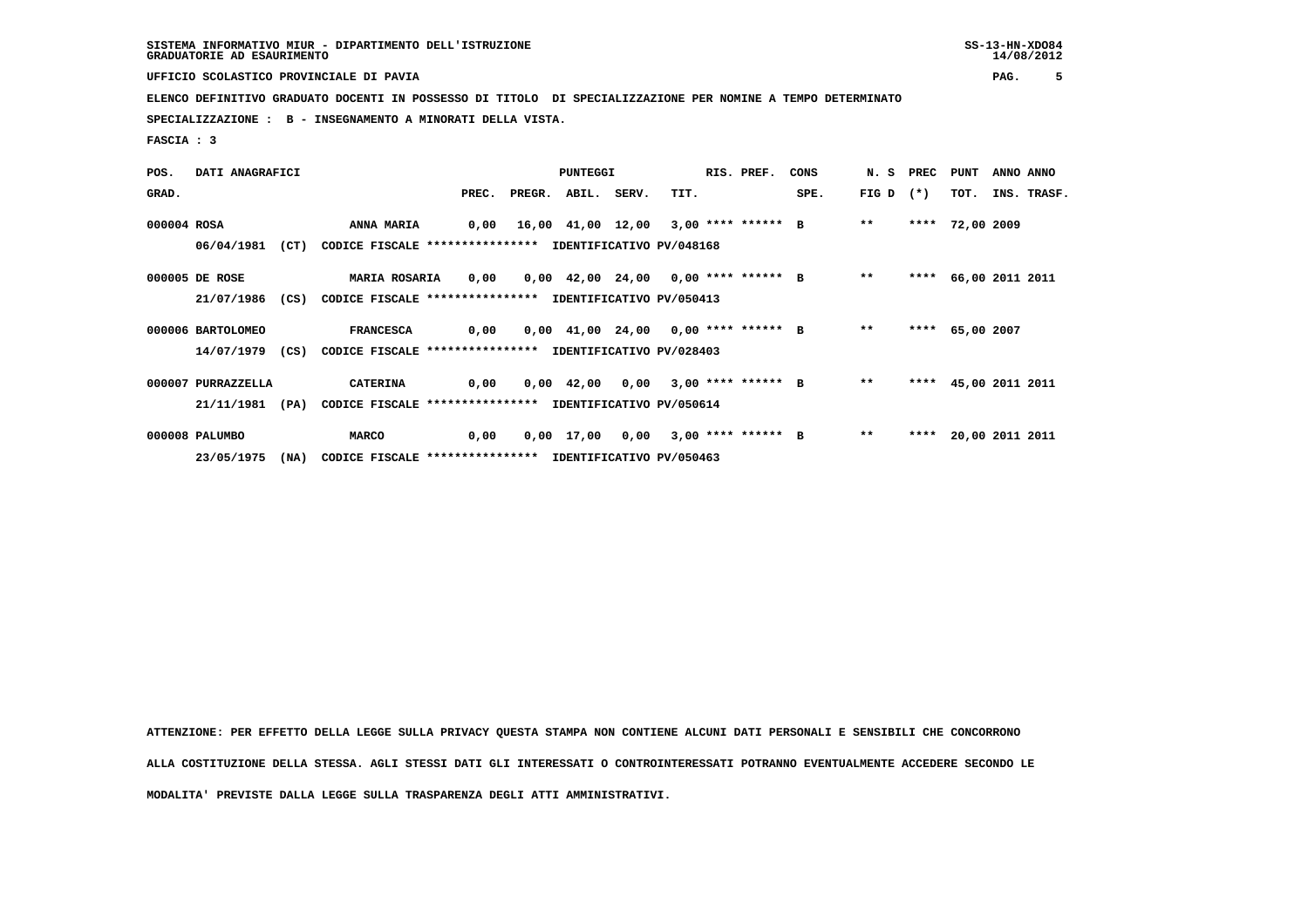| GRADUATORIE AD ESAURIMENTO | $SS-13-HN-XDO84$<br>SISTEMA INFORMATIVO MIUR - DIPARTIMENTO DELL'ISTRUZIONE<br>UFFICIO SCOLASTICO PROVINCIALE DI PAVIA<br>ELENCO DEFINITIVO GRADUATO DOCENTI IN POSSESSO DI TITOLO DI SPECIALIZZAZIONE PER NOMINE A TEMPO DETERMINATO<br>B - INSEGNAMENTO A MINORATI DELLA VISTA. |       |        |          |       |      |  |                   |      |       |       |            |           |             |
|----------------------------|-----------------------------------------------------------------------------------------------------------------------------------------------------------------------------------------------------------------------------------------------------------------------------------|-------|--------|----------|-------|------|--|-------------------|------|-------|-------|------------|-----------|-------------|
|                            |                                                                                                                                                                                                                                                                                   |       |        |          |       |      |  |                   |      |       |       |            | PAG.      | 6           |
|                            |                                                                                                                                                                                                                                                                                   |       |        |          |       |      |  |                   |      |       |       |            |           |             |
| SPECIALIZZAZIONE :         |                                                                                                                                                                                                                                                                                   |       |        |          |       |      |  |                   |      |       |       |            |           |             |
| FASCIA : 3                 |                                                                                                                                                                                                                                                                                   |       |        |          |       |      |  |                   |      |       |       |            |           |             |
| DATI ANAGRAFICI<br>POS.    |                                                                                                                                                                                                                                                                                   |       |        | PUNTEGGI |       |      |  | RIS. PREF.        | CONS | N. S  | PREC  | PUNT       | ANNO ANNO |             |
| GRAD.                      |                                                                                                                                                                                                                                                                                   | PREC. | PREGR. | ABIL.    | SERV. | TIT. |  |                   | SPE. | FIG D | $(*)$ | TOT.       |           | INS. TRASF. |
| AURIA וכ 000009            | LIBERATINA                                                                                                                                                                                                                                                                        | 0,00  | 0,00   | 6,00     | 0,00  |      |  | 12,00 **** ****** | R    | $* *$ | ****  | 18,00 2009 |           |             |

 **S 22/11/1978 (NA) CODICE FISCALE \*\*\*\*\*\*\*\*\*\*\*\*\*\*\*\* IDENTIFICATIVO PV/048184**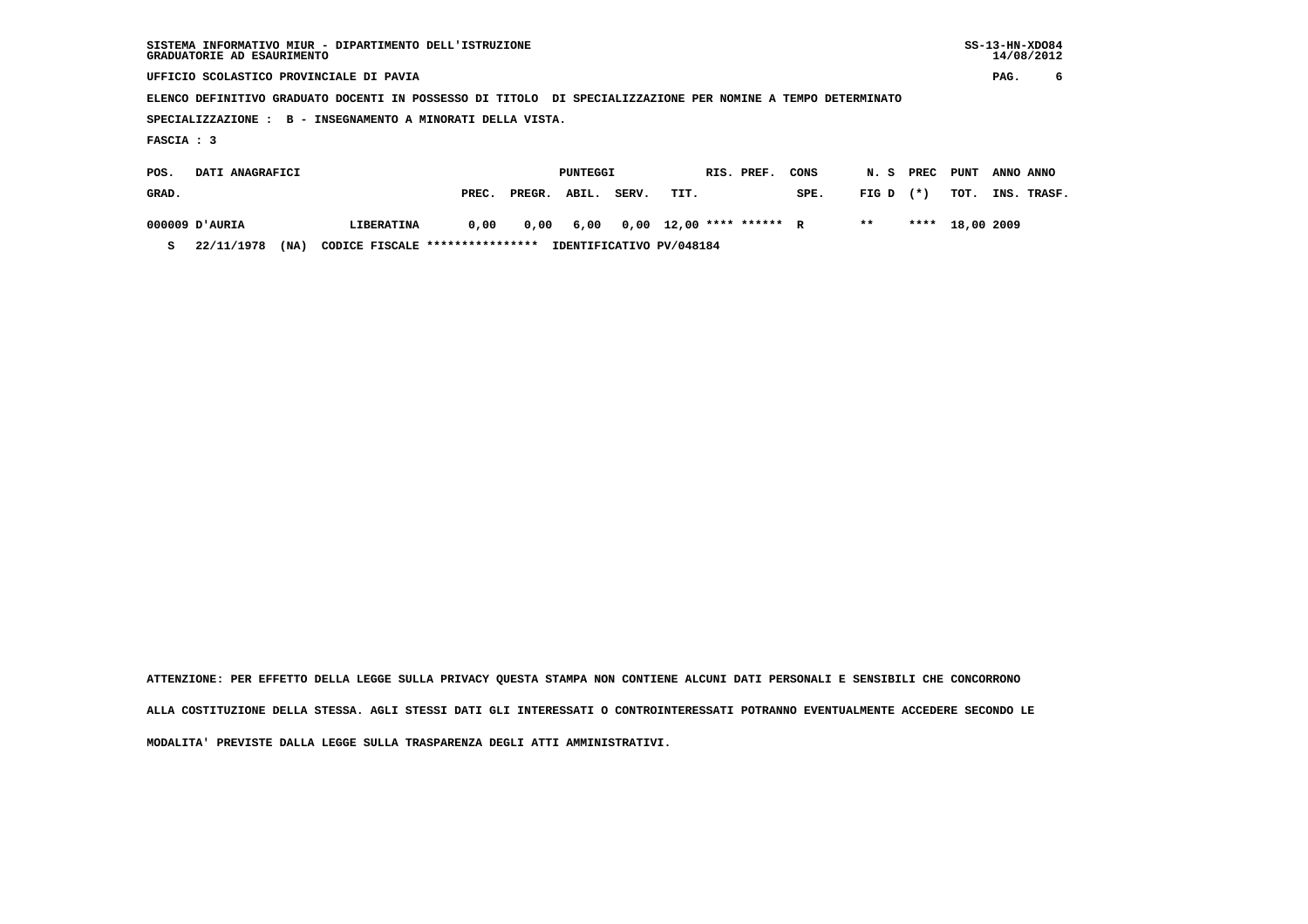| SISTEMA INFORMATIVO MIUR - DIPARTIMENTO DELL'ISTRUZIONE | $SS-13-HN-XDO84$ |
|---------------------------------------------------------|------------------|
| GRADUATORIE AD ESAURIMENTO                              | 14/08/2012       |

 **UFFICIO SCOLASTICO PROVINCIALE DI PAVIA PAG. 7**

 **ELENCO DEFINITIVO GRADUATO DOCENTI IN POSSESSO DI TITOLO DI SPECIALIZZAZIONE PER NOMINE A TEMPO DETERMINATO**

 **SPECIALIZZAZIONE : C - INSEGNAMENTO A MINORATI DELL'UDITO.**

 **FASCIA : 3**

| POS.         | DATI ANAGRAFICI  |      |                                  |       |        | PUNTEGGI                       |       |                          | RIS. PREF. | CONS | N.S PREC |        | PUNT            | ANNO ANNO |             |
|--------------|------------------|------|----------------------------------|-------|--------|--------------------------------|-------|--------------------------|------------|------|----------|--------|-----------------|-----------|-------------|
| GRAD.        |                  |      |                                  | PREC. | PREGR. | ABIL.                          | SERV. | TIT.                     |            | SPE. | FIG D    | $(* )$ | TOT.            |           | INS. TRASF. |
|              | 000001 LOPREVITE |      | <b>DANIELA</b>                   | 0.00  |        | $0,00 \quad 41,00 \quad 12,00$ |       | $0.00$ **** ****** A     |            |      | $* *$    | ****   | 53,00 2011 2011 |           |             |
|              | 13/04/1985       | (RC) | CODICE FISCALE ***************** |       |        |                                |       | IDENTIFICATIVO PV/050580 |            |      |          |        |                 |           |             |
| 000002 LEONE |                  |      | VALENTINA                        | 0.00  |        | 0,00 17,00 24,00               |       | 9,00 **** ****** A       |            |      | $* *$    | ****   | 50,00 2009      |           |             |
|              | 24/10/1982       | (TP) | CODICE FISCALE ****************  |       |        |                                |       | IDENTIFICATIVO PV/028745 |            |      |          |        |                 |           |             |
|              | 000003 CANCEMI   |      | <b>IVANA</b>                     | 0.00  |        | $0.00 \quad 41.00$             | 0,00  | $0.00$ **** ****** A     |            |      | $* *$    | ****   | 41,00 2011 2011 |           |             |
|              | 01/09/1984       | (TP) | CODICE FISCALE ****************  |       |        |                                |       | IDENTIFICATIVO PV/050513 |            |      |          |        |                 |           |             |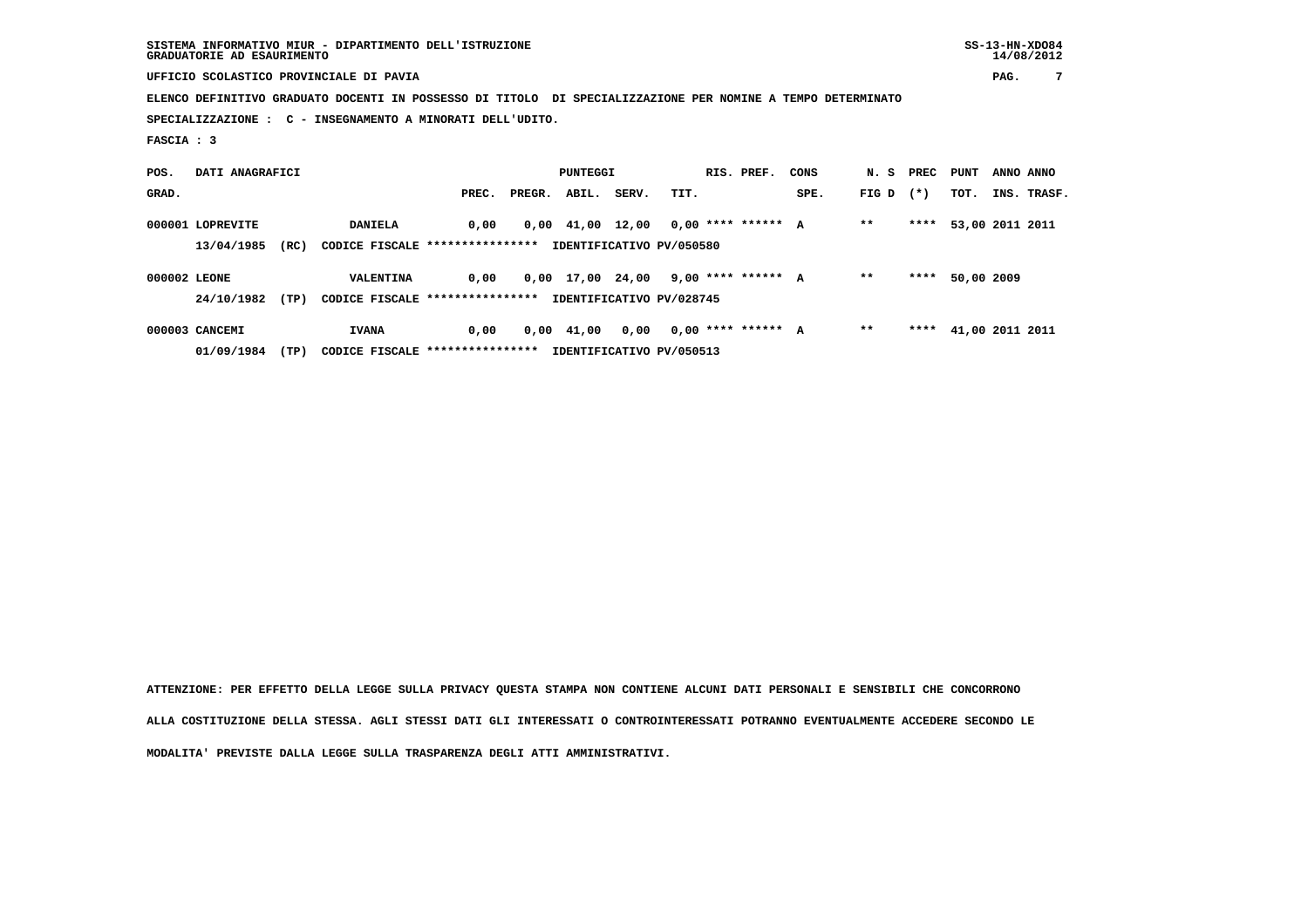**UFFICIO SCOLASTICO PROVINCIALE DI PAVIA PAG. 8**

 **ELENCO DEFINITIVO GRADUATO DOCENTI IN POSSESSO DI TITOLO DI SPECIALIZZAZIONE PER NOMINE A TEMPO DETERMINATO**

 **SPECIALIZZAZIONE : C - INSEGNAMENTO A MINORATI DELL'UDITO.**

 **FASCIA : 3**

| POS.        | DATI ANAGRAFICI    |      |                                                          |       |              | PUNTEGGI |       |                                      | RIS. PREF. | CONS |             | N. S PREC PUNT |                 | ANNO ANNO            |
|-------------|--------------------|------|----------------------------------------------------------|-------|--------------|----------|-------|--------------------------------------|------------|------|-------------|----------------|-----------------|----------------------|
| GRAD.       |                    |      |                                                          | PREC. | PREGR. ABIL. |          | SERV. | TIT.                                 |            | SPE. | FIG D $(*)$ |                | тот.            | INS. TRASF.          |
| 000004 ROSA |                    |      | <b>ANNA MARIA</b>                                        | 0,00  |              |          |       | 16,00 41,00 12,00 3,00 **** ****** B |            |      | $***$       |                | **** 72,00 2009 |                      |
|             | 06/04/1981         | (CT) | CODICE FISCALE **************** IDENTIFICATIVO PV/048168 |       |              |          |       |                                      |            |      |             |                |                 |                      |
|             | 000005 DE ROSE     |      | <b>MARIA ROSARIA</b>                                     | 0,00  |              |          |       | 0,00 42,00 24,00 0,00 **** ****** B  |            |      | $* *$       |                |                 | **** 66,00 2011 2011 |
|             | 21/07/1986 (CS)    |      | CODICE FISCALE **************** IDENTIFICATIVO PV/050413 |       |              |          |       |                                      |            |      |             |                |                 |                      |
|             | 000006 BARTOLOMEO  |      | <b>FRANCESCA</b>                                         | 0,00  |              |          |       | 0,00 41,00 24,00 0,00 **** ****** B  |            |      | $**$        |                | **** 65,00 2007 |                      |
|             | 14/07/1979 (CS)    |      | CODICE FISCALE **************** IDENTIFICATIVO PV/028403 |       |              |          |       |                                      |            |      |             |                |                 |                      |
|             | 000007 PURRAZZELLA |      | <b>CATERINA</b>                                          | 0,00  |              |          |       | $0,00$ 42,00 0,00 3,00 **** ****** B |            |      | $* *$       |                |                 | **** 45,00 2011 2011 |
|             | 21/11/1981         | (PA) | CODICE FISCALE **************** IDENTIFICATIVO PV/050614 |       |              |          |       |                                      |            |      |             |                |                 |                      |
|             | 000008 PALUMBO     |      | <b>MARCO</b>                                             | 0,00  |              |          |       | $0,00$ 17,00 0,00 3,00 **** ****** B |            |      | $* *$       |                |                 | **** 20,00 2011 2011 |
|             | 23/05/1975         | (NA) | CODICE FISCALE **************** IDENTIFICATIVO PV/050463 |       |              |          |       |                                      |            |      |             |                |                 |                      |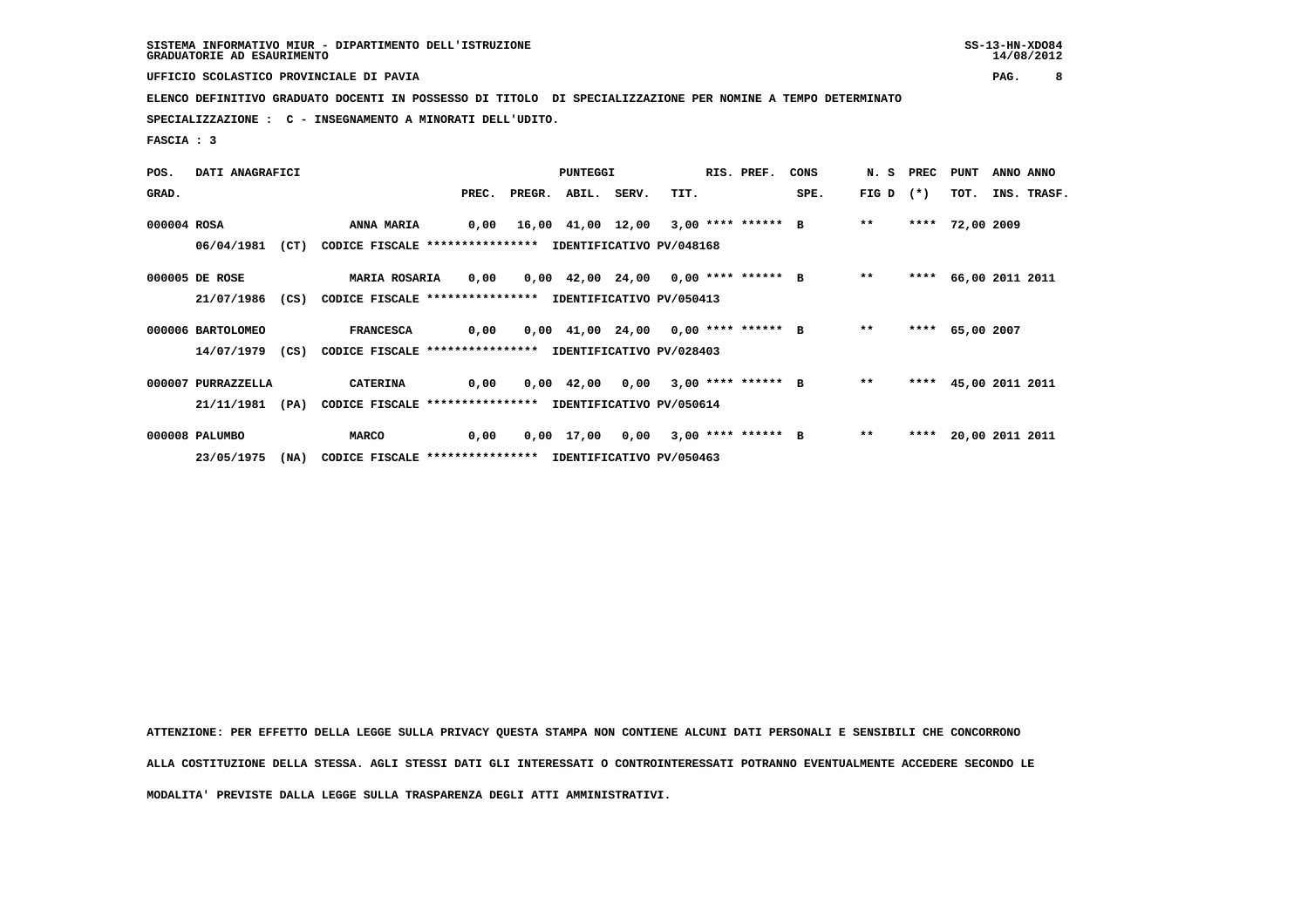| SISTEMA INFORMATIVO MIUR - DIPARTIMENTO DELL'ISTRUZIONE<br>GRADUATORIE AD ESAURIMENTO                       |            |       |        |          |       |      |  |                          |      |       |           |            |           | $SS-13-HN-XDO84$<br>14/08/2012 |
|-------------------------------------------------------------------------------------------------------------|------------|-------|--------|----------|-------|------|--|--------------------------|------|-------|-----------|------------|-----------|--------------------------------|
| UFFICIO SCOLASTICO PROVINCIALE DI PAVIA                                                                     |            |       |        |          |       |      |  |                          |      |       |           |            | PAG.      | 9                              |
| ELENCO DEFINITIVO GRADUATO DOCENTI IN POSSESSO DI TITOLO DI SPECIALIZZAZIONE PER NOMINE A TEMPO DETERMINATO |            |       |        |          |       |      |  |                          |      |       |           |            |           |                                |
| SPECIALIZZAZIONE : C - INSEGNAMENTO A MINORATI DELL'UDITO.                                                  |            |       |        |          |       |      |  |                          |      |       |           |            |           |                                |
| FASCIA : 3                                                                                                  |            |       |        |          |       |      |  |                          |      |       |           |            |           |                                |
| DATI ANAGRAFICI<br>POS.                                                                                     |            |       |        | PUNTEGGI |       |      |  | RIS. PREF.               | CONS | N.S   | PREC PUNT |            | ANNO ANNO |                                |
| GRAD.                                                                                                       |            | PREC. | PREGR. | ABIL.    | SERV. | TIT. |  |                          | SPE. | FIG D | $(*)$     | TOT.       | INS.      | TRASF.                         |
| AURIA וD'AURIA                                                                                              | LIBERATINA | 0,00  | 0,00   | 6,00     |       |      |  | $0,00$ 12,00 **** ****** | R    | $* *$ | ****      | 18,00 2009 |           |                                |

 **S 22/11/1978 (NA) CODICE FISCALE \*\*\*\*\*\*\*\*\*\*\*\*\*\*\*\* IDENTIFICATIVO PV/048184**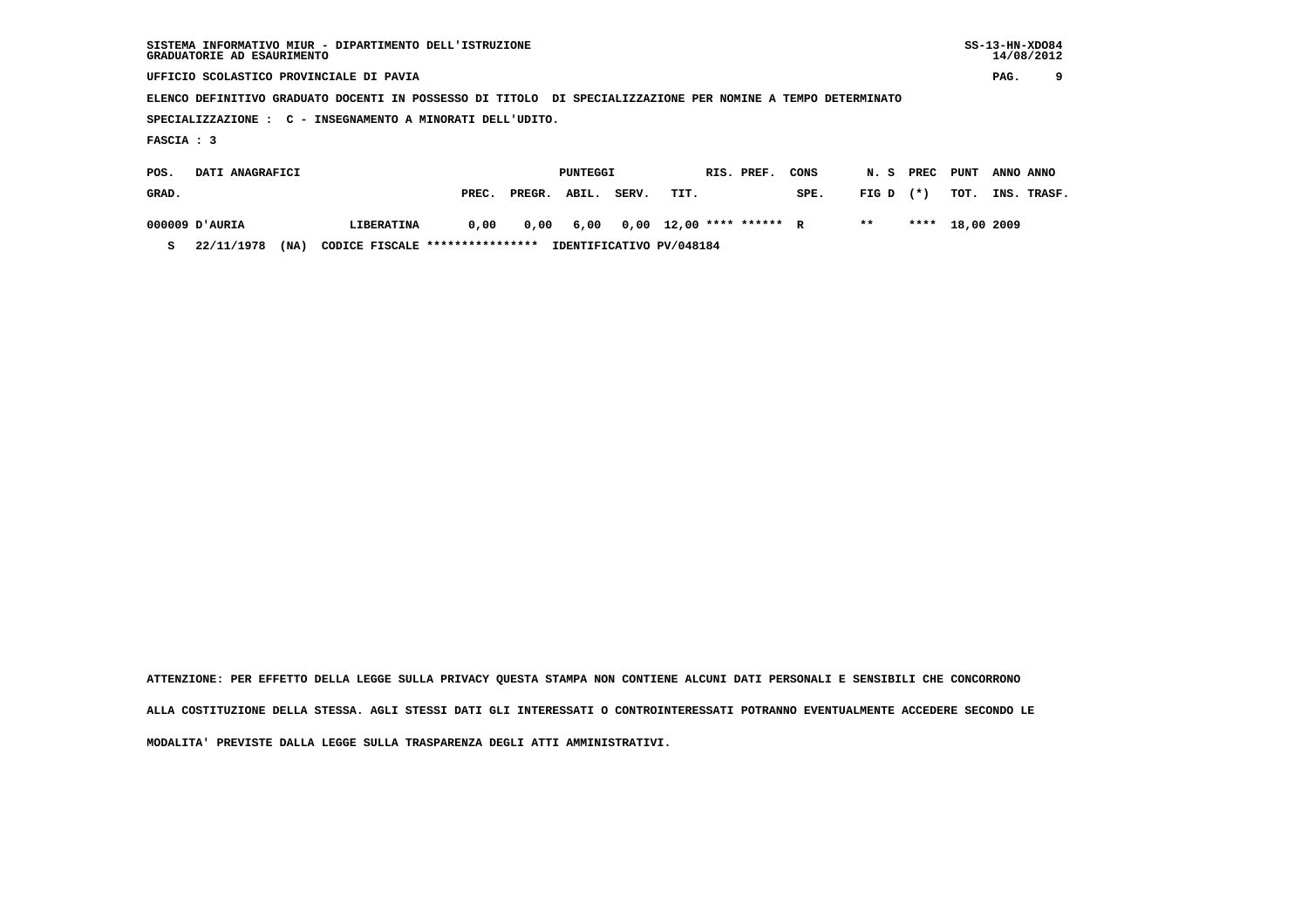**UFFICIO SCOLASTICO PROVINCIALE DI PAVIA PAG. 10**

 **ELENCO DEFINITIVO GRADUATO DOCENTI IN POSSESSO DI TITOLO DI SPECIALIZZAZIONE PER NOMINE A TEMPO DETERMINATO**

 **SPECIALIZZAZIONE : E - INSEGNAMENTO A INDIRIZZO DIFFERENZIATO MONTESSORI.**

 **FASCIA : 3**

| POS.         | DATI ANAGRAFICI |      |                                  |       | PUNTEGGI     |       |                          | RIS. PREF. | CONS |       | N. S PREC PUNT |                      | ANNO ANNO |             |
|--------------|-----------------|------|----------------------------------|-------|--------------|-------|--------------------------|------------|------|-------|----------------|----------------------|-----------|-------------|
| GRAD.        |                 |      |                                  | PREC. | PREGR. ABIL. | SERV. | TIT.                     |            | SPE. | FIG D | $(*)$          | TOT.                 |           | INS. TRASF. |
|              | 000001 FALCONE  |      | <b>MARIA</b>                     | 0.00  | 19,00 15,00  | 0,00  | 9,00 **** ****** A       |            |      | $* *$ | ****           | 43,00 2011 2011      |           |             |
|              | 03/03/1965      | (CT) | CODICE FISCALE ***************** |       |              |       | IDENTIFICATIVO PV/050601 |            |      |       |                |                      |           |             |
| 000002 TURCO |                 |      | <b>GAETANA</b>                   | 0.00  | 3,00 15,00   | 0.00  | $0.00$ **** ****** A     |            |      | $* *$ |                | **** 18,00 2004 2004 |           |             |
|              | 13/07/1964      | CL)  | CODICE FISCALE ****************  |       |              |       | IDENTIFICATIVO PV/025770 |            |      |       |                |                      |           |             |
|              | 000003 BRUNETTO |      | <b>ANNA MARIA</b>                | 0,00  | 3,00 14,00   | 0,00  | $0.00$ **** ****** A     |            |      | $* *$ |                | **** 17,00 2004 2004 |           |             |
|              | 19/02/1958      | (AG) | CODICE FISCALE ****************  |       |              |       | IDENTIFICATIVO PV/025608 |            |      |       |                |                      |           |             |